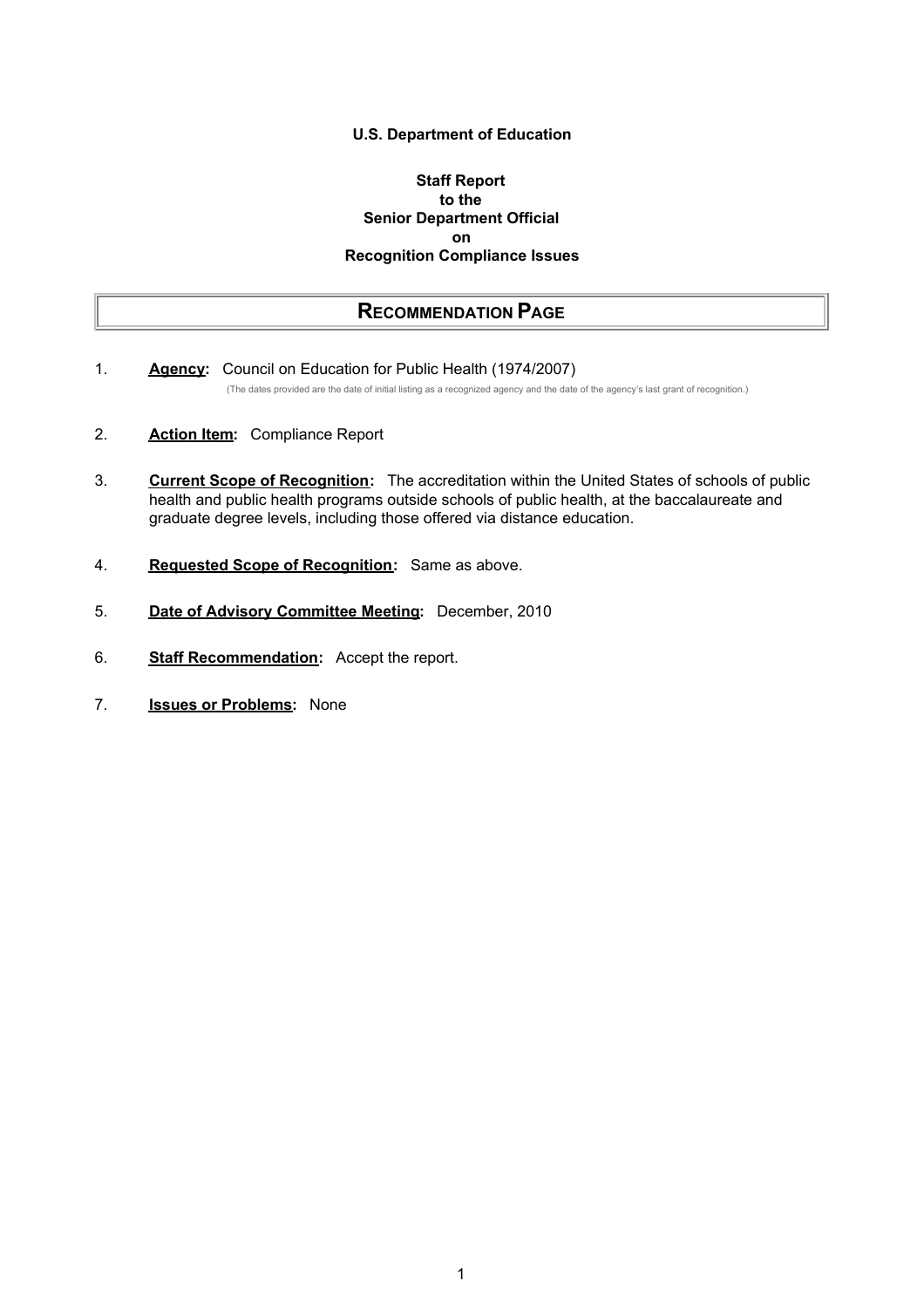## **PART I: GENERAL INFORMATION ABOUT THE AGENCY**

Between 1945-1973, the American Public Health Association (APHA), a membership organization for public professionals, accredited graduate programs in public health. In 1974, the APHA and the Association of Schools of Public Health (ASPH), a national association representing deans, faculty, and students of accredited schools of public health, jointly formed the Council on Education for Public Health (CEPH or Council) to conduct accrediting activities. Initially, CEPH limited its focus to schools of public health embedded within colleges and universities. However, in the late 1970's, CEPH responded to requests from practitioners and educators to accredit community health/preventive medicine programs, and to a request from the APHA to accredit community health education programs. The CEPH accredits schools of public health and public health programs outside schools of public health. The agency currently accredits 40 schools of public health and 71 public health programs located in 41 states, plus the District of Columbia and Puerto Rico.

CEPH is a programmatic accrediting agency and as such, does not have to meet the Secretary's separate and independent requirements. The accredited programs use the agency's recognition to establish eligibility to participate in non-HEA federal programs such as those offered under Title VII of the Public Health Services Act, as amended, and the Public Health Training Centers. Graduates of CEPH-accredited schools and programs are also eligible for appointment to the U.S. Public Health Service Commissioned Corps.

## **Recognition History**

The U.S. Commissioner of Education initially recognized the CEPH in 1974 for its accreditation of graduate schools of public health. In 1978, an expansion of the agency's scope included graduate programs in community health education and community health/preventive medicine offered outside of schools of public health. The Council has received continuous and uninterrupted renewal of recognition since 1974.

The agency last appeared before the NACIQI in the spring 2007, for renewal of recognition. In the August 15, 2007 letter, the Secretary renewed recognition for five years and requested the agency to submit an interim report for review at the Fall 2008 NACIQI meeting addressing the following compliance issue:

• The agency needed to demonstrate that it monitors its schools and programs continued compliance with the agency's student achievement standards, specifically its graduation and job placement rates.

Due to the passage of HEOA, the NACIQI did not meet in Fall 2008. In January 2010, as a result of new regulations effective July 1, 2010, the agency was requested to update its interim report and to also address how it monitors the overall growth of institutions/programs and collects headcount enrollment data from them. This updated interim report is the subject of this analysis.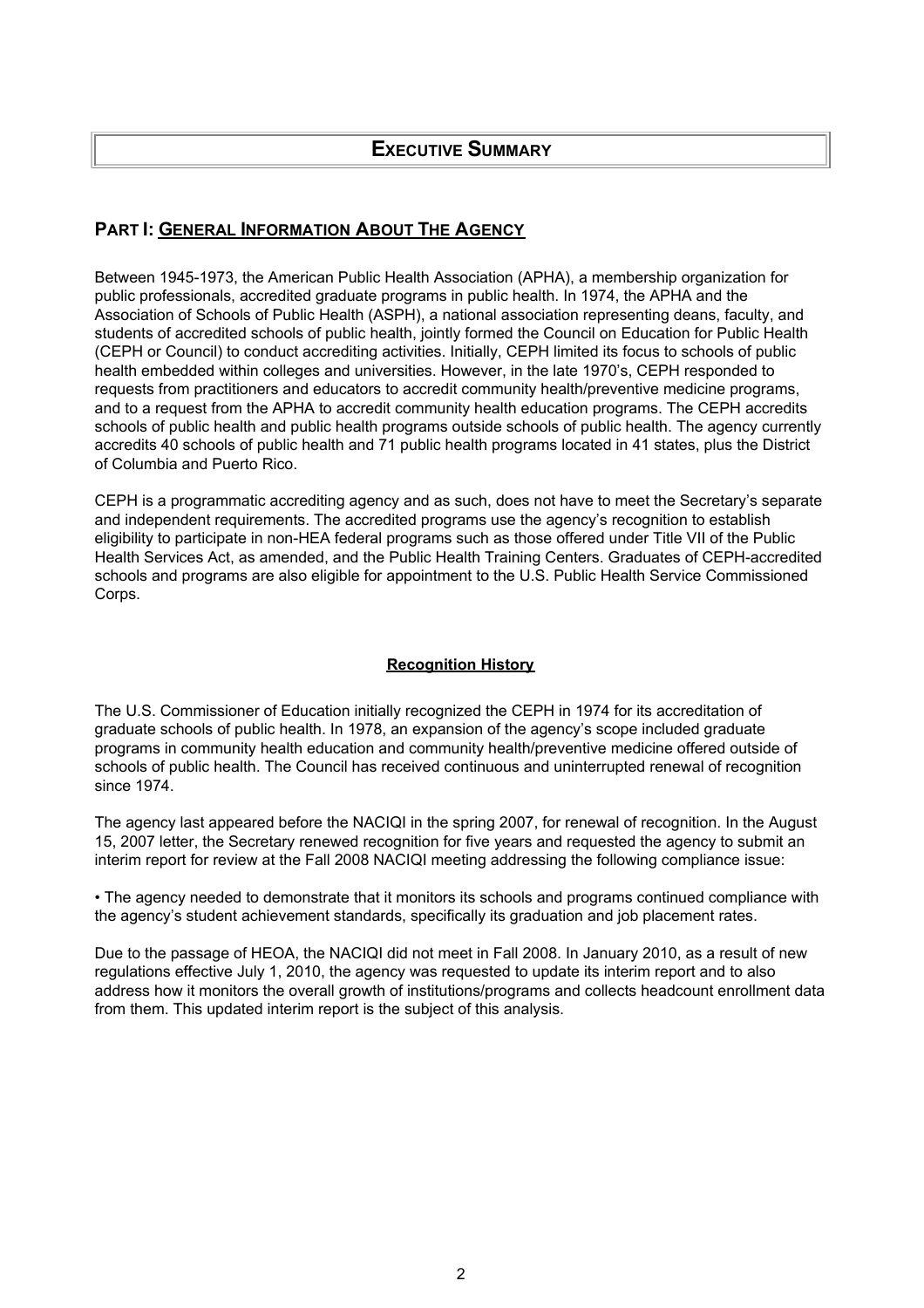## **PART II: SUMMARY OF FINDINGS**

### **§602.19 Monitoring and reevaluation of accredited institutions and programs.**

**(b) The agency must demonstrate it has, and effectively applies, a set of monitoring and evaluation approaches that enables the agency to identify problems with an institution's or program's continued compliance with agency standards and that takes into account institutional or program strengths and stability. These approaches must include periodic reports, and collection and analysis of key data and indicators, identified by the agency, including, but not limited to, fiscal information and measures of student achievement, consistent with the provisions of §602.16(f). This provision does not require institutions or programs to provide annual reports on each specific accreditation criterion.**

Previous Issue or Problem: During the spring 2007 review of the agency's petition for continued recognition, the Department staff identified that the agency's written monitoring policy required only accredited public health programs to report annually on student achievement, but they did not require the accredited public health schools to report on student achievement. The Department staff analysis concluded that the agency could not effectively monitor the public health schools throughout the accreditation period without also requiring these schools to report on student achievement. As a result, CEPH revised the reporting requirements for the schools of public health to include graduation and job placement rates in their annual reports beginning in December 2007. The agency also revised the annual report forms that accredited public health programs prepared to conform to the same student achievement data reported by the public health schools, creating consistency in the information reported about job placement and graduation rates across its accredited programs and schools of public health. The agency was required to demonstrate its implementation of its revised annual report forms in its monitoring process and report in an interim report to be reviewed by NACIQI at its fall 2008 meeting. In August 2008, the HEOA was enacted and NACIQI meetings were not held pending rulemaking and the constitution of a new NACIQI.

Rulemaking resulted in changes to §602.19, and the agency is required to demonstrate compliance with the new regulations in its interim report, in addition to addressing the issues identified during the spring 2007 review.

The agency meets the requirements of this section of the criteria based on the following:

In response to the new regulatory requirements of §602.19, the Council has identified a variety of monitoring and evaluation approaches it uses effectively to identify continued compliance and issues of noncompliance with its accreditation standards by its accredited programs and schools. The agency's accreditation staff assesses the information against established triggers and forwards issues of concern and/or non-compliance to the Council. Key components of the agency's monitoring approach include-

1. The agency requires an annual report from each program and school of public health. The report form(s) are comprehensive and specific and include the key data and indicators (including student achievement, financial information, and headcount enrollment by program beginning in 2010) in the information it collects relative to agency standards thus enabling the agency to monitor changes in institution and program characteristics.

2. Although a programmatic accreditor and not an institutional accreditor, the Council has also established substantive change policies and procedures that require prior approval and which may include, as appropriate, on-site consultation or an abbreviated focused review on limited issues as another effective approach for monitoring changes at its accredited programs and schools of public health.

3. The agency also applies interim reporting requirements, investigates complaints and information received from outside sources, etc.

The agency provided documentation that annual reports and substantive changes are reviewed by the Council at its regularly scheduled meetings.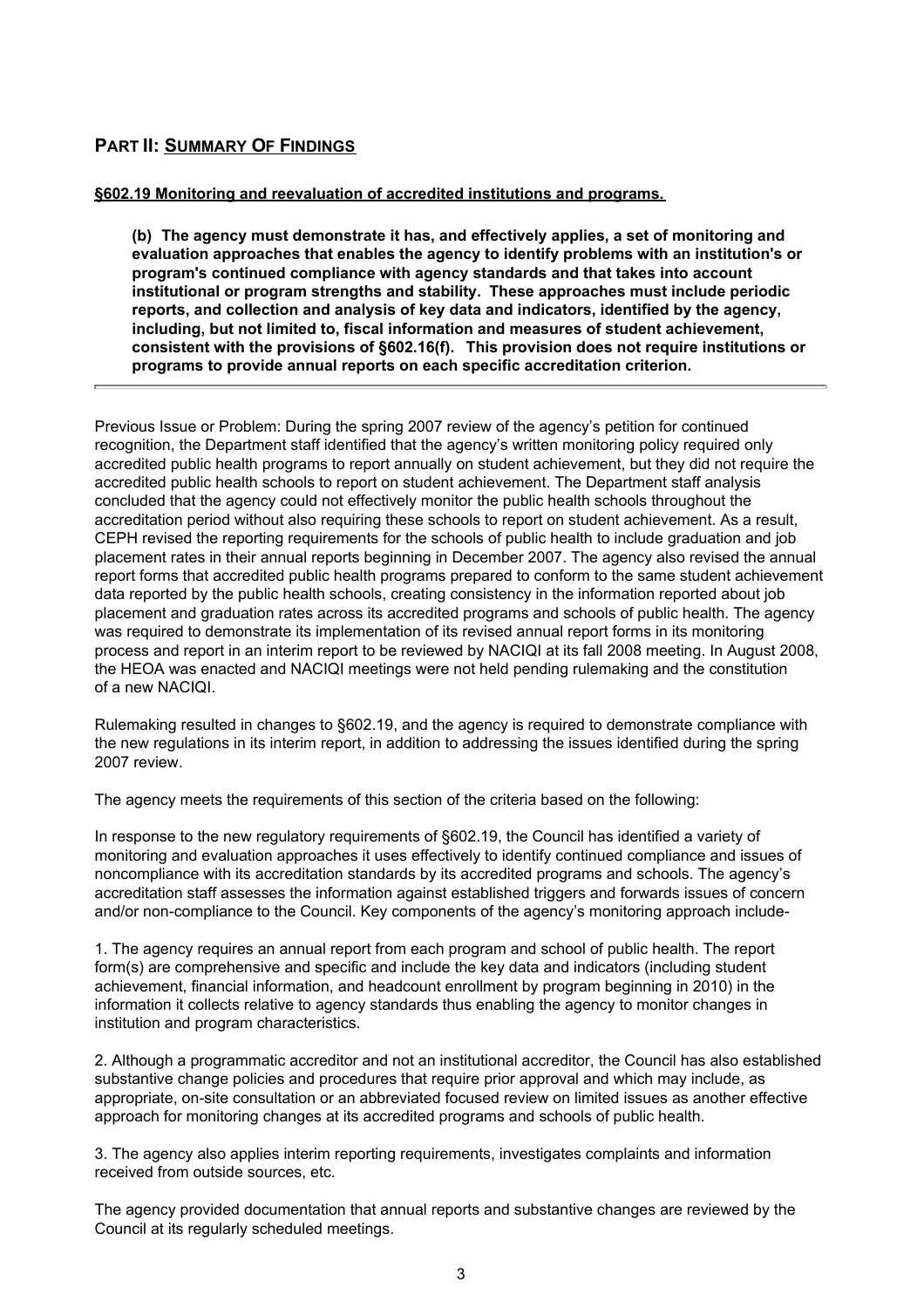#### **(c) Each agency must monitor overall growth of the institutions or programs it accredits and, at least annually, collect headcount enrollment data from those institutions or programs.**

The agency meets the requirements of this section of the criteria based on the following-

CEPH has written procedures guiding the collection and review of headcount enrollment data annually. The agency has procedures for the review of the data that enables the agency to compare data with the previous year's data. The agency has established a trigger (45 percent increase in headcount enrollment) that will generate a report containing data elements, including growth or decline that the CEPH Council will assess at its next meeting and which may trigger action such as requesting the school or program to provide additional information either to clarify the enrollment data or demonstrate adequate faculty and other resources exist at acceptable levels to provide quality education for all enrolled students. After obtaining the additional information, the agency may ask for additional written reporting, conduct a visit by a staff member or CEPH member, or require an abbreviated or a full review earlier than stipulated at the time of the last accreditation decision. The agency provided documentation of its collection of this information.

The agency's policies and procedures are effective mechanisms for the collection and processing of headcount data using identified trigger points for obtaining additional information and additional monitoring.